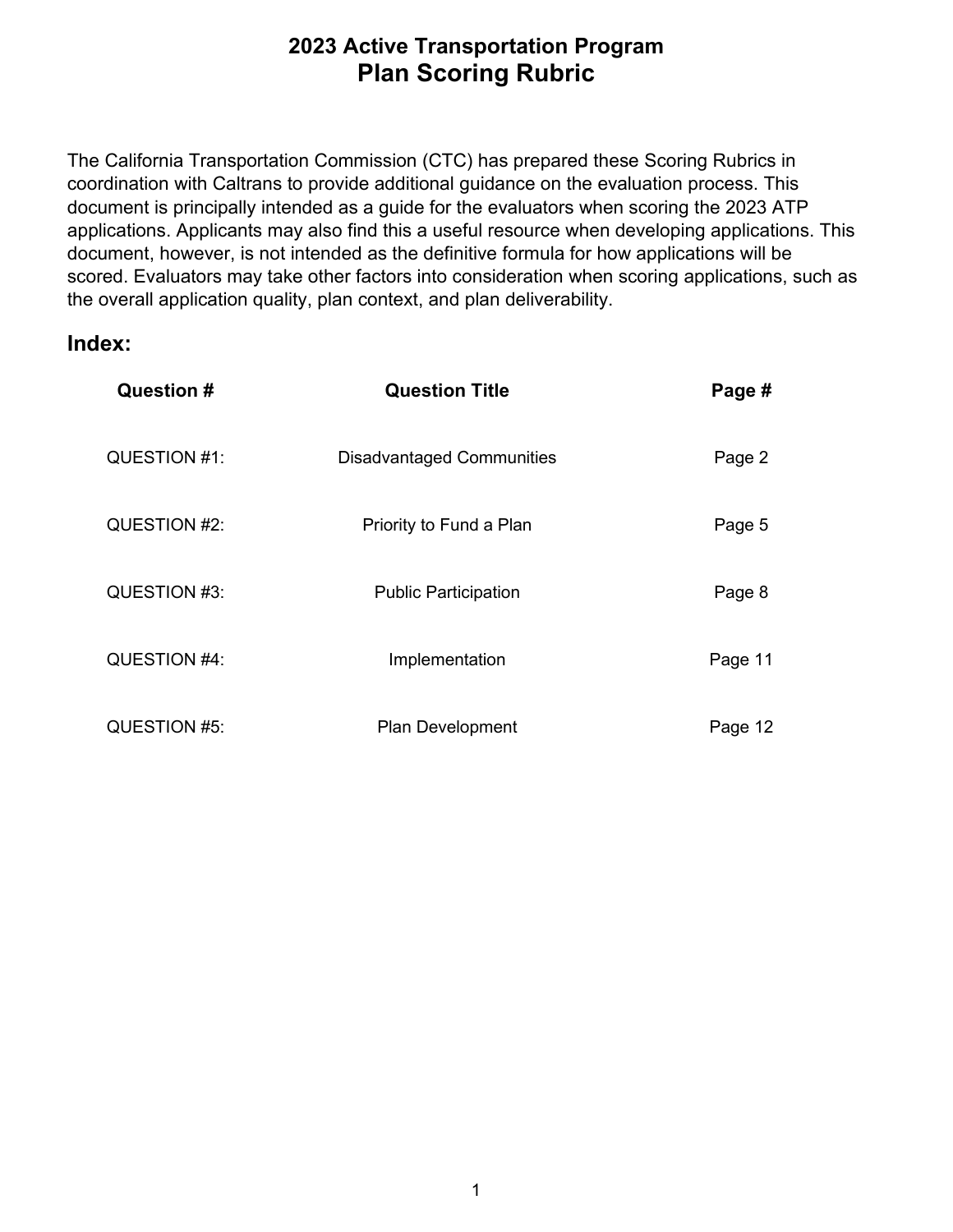## **QUESTION #1: DISADVANTAGED COMMUNITIES (0-30 POINTS)**

 *encompassing disadvantaged communities. All Plan applications must demonstrate how the plan area is ATP funds the development of community-wide active transportation plans within, or for area-wide plans, within or encompasses at least one disadvantaged community.* 

#### *A. Map of Project Boundaries, Access, and Destination (0 points): Required*

*Provide a scaled map showing the boundaries of the proposed plan area, the geographic boundaries of the disadvantaged community, disadvantaged community access point(s), and destinations that fall within the plan area.* 

#### *B. Identification of Disadvantaged Community (0 points): Required*

*Select one of the following five options. The applicant must provide information for all Census Tract/Block Group/Place # that the project affects.* 

- *Median Household Income*
- *CalEnviroScreen*
- *Free or Reduced Priced School Meals - Applications using this measure must demonstrate how the project benefits the school students in the project area.*
- *Healthy Places Index*
- *Other* 
	- o *Regional Definition*
	- o *Projects on federally recognized Tribal Land or projects submitted by Tribal Governments (federally recognized Native American tribes)*
	- o *Other Determinant of MHI*

#### *C. Plan Area: (0 - 15 points)*

 *Based on the percentage of census tracts within the plan area that qualify as a disadvantaged community, evaluators shall give points per the table below.* 

### **Special Instructions & Expectations for Evaluators:**

#### Sub-questions A & B do not receive any points.

 • Applicants **must provide** the plan area map(s) **and** the DAC identification information as required in A & B.

| <b>Points</b> | Applicant's ability to demonstrate the Plan is located within a DAC. |
|---------------|----------------------------------------------------------------------|
| 15 Points     | Plan area is 75-100% in a DAC.                                       |
| 12 Points     | Plan area is 50-74% in a DAC.                                        |
| 9 Points      | Plan area is 25-49% in a DAC.                                        |
| 6 Points      | Plan area is 10-24% in a DAC.                                        |
| 2 Points      | Plan area is <10% in a DAC.                                          |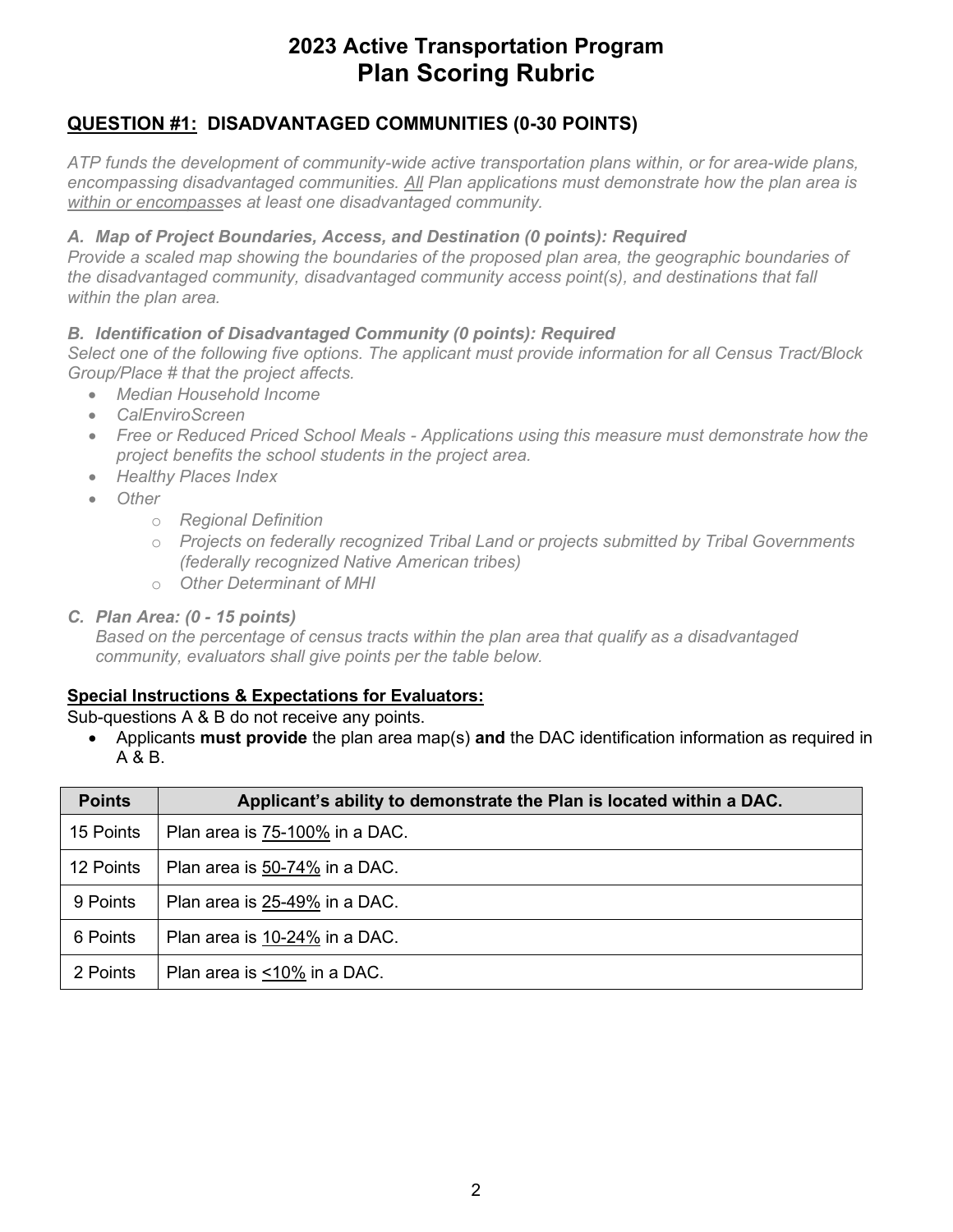### *D. Severity: (0-15 points)*

 *Based on the option the applicant chooses for DAC identification, evaluators shall give points per the table(s) below.* 

| <b>Points</b> |                                                               | Median Household Income (MHI) Criteria - MHI = \$60,188 |
|---------------|---------------------------------------------------------------|---------------------------------------------------------|
| 0 points      | Greater than 80% of the MHI                                   | greater than \$60,188.00                                |
| 2 Points      | 75% through 80% of MHI                                        | \$56,426.25 through \$60,188.00                         |
| 6 Points      | 70% through <75% of MHI                                       | \$52,664.50 through \$56,426.24                         |
| 10 Points     | 65% through <70% of MHI                                       | \$48,902.75 through \$52,664.49                         |
| 15 Points     | <65% of MHI                                                   | less than \$48,902.75                                   |
| <b>Points</b> |                                                               | <b>CalEnviroScreen Criteria</b>                         |
| 0 points      | Above 25% most disadvantaged                                  | less than 40.05                                         |
| 2 Points      | 20% through 25% most disadvantaged                            | 40.05 through 43.38                                     |
| 6 Points      | 15% through <20% most disadvantaged                           | 43.39 through 47.54                                     |
| 10 Points     | 10% through <15% most disadvantaged                           | 47.55 through 51.97                                     |
| 15 Points     | <10% most disadvantaged                                       | 51.98 through 93.18                                     |
| <b>Points</b> |                                                               | <b>Free or Reduced Lunches</b>                          |
| 0 points      | Less than 75% of students receive free or reduced lunches     |                                                         |
| 2 Points      | ≥ 75% through 80% of students receive free or reduced lunches |                                                         |
| 6 Points      | > 80% through 85% of students receive free or reduced lunches |                                                         |
| 10 Points     | > 85% through 90% of students receive free or reduced lunches |                                                         |
| 15 Points     | > 90% of students receive free or reduced lunches             |                                                         |
| <b>Points</b> |                                                               | <b>Healthy Places Index Percentile</b>                  |
| 0 Points      | Healthy Places Index Score above 25 Percentile                |                                                         |
| 2 Points      | Healthy Places Index Score 20 through 25 Percentile           |                                                         |
| 6 Points      | Healthy Places Index Score 15 through <20 Percentile          |                                                         |
| 10 Points     | Healthy Places Index Score 10 through <15 Percentile          |                                                         |
| 15 Points     | Healthy Places Index Score <10 Percentile                     |                                                         |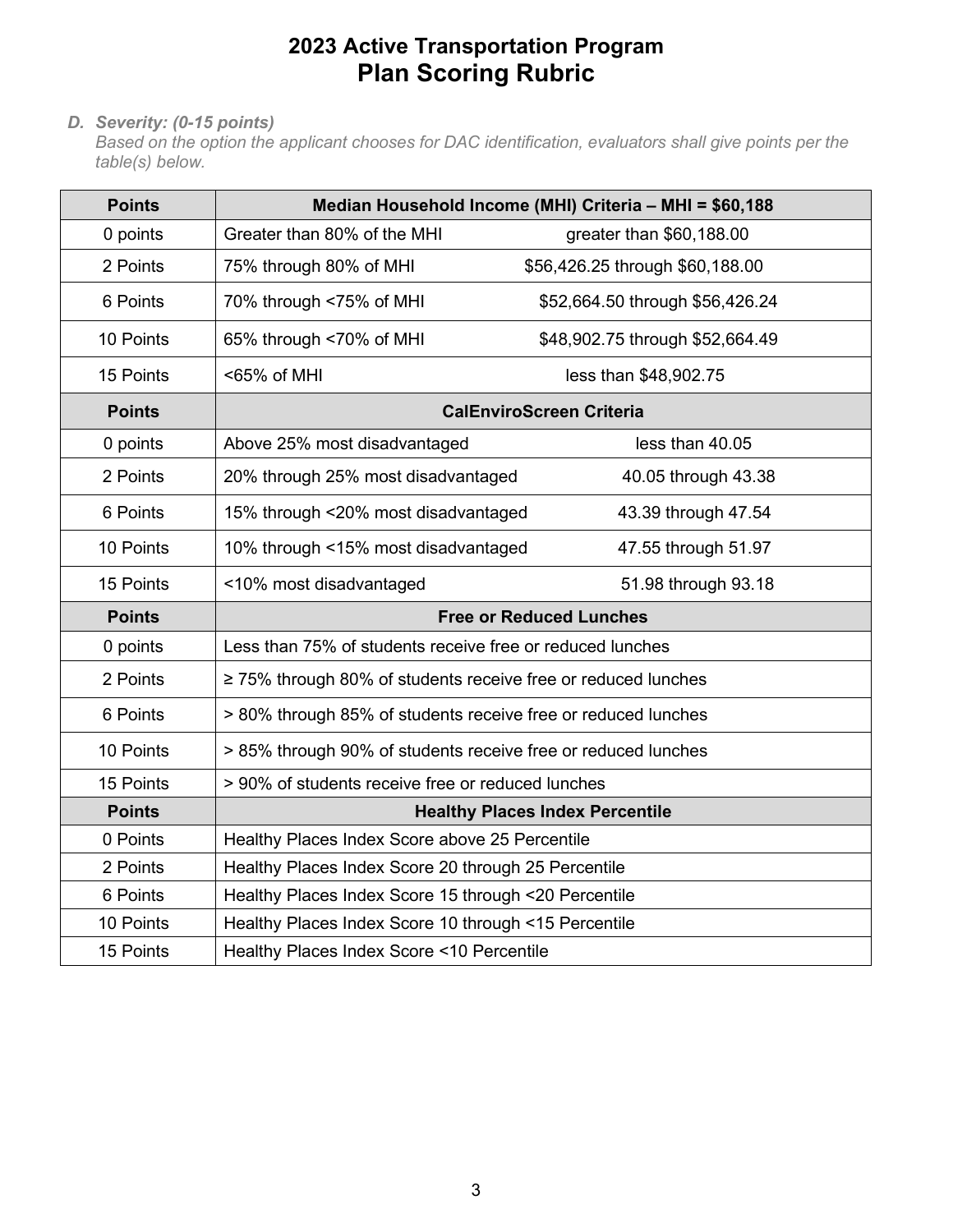| Category                                                                                                      | <b>Points</b>  | <b>Other DAC Criterion</b>                                                                                                                                                                                                                                                                                                                                                                                                                                                  |
|---------------------------------------------------------------------------------------------------------------|----------------|-----------------------------------------------------------------------------------------------------------------------------------------------------------------------------------------------------------------------------------------------------------------------------------------------------------------------------------------------------------------------------------------------------------------------------------------------------------------------------|
| Use MHI Criteria<br><b>Severity Scoring</b><br><b>Above</b>                                                   | $0 - 2$ points | If an applicant believes the plan benefits a disadvantaged<br>community, but the plan area does not meet the aforementioned<br>criteria due to a lack of accurate Census data or CalEnviroScreen<br>data that represents a small neighborhood or unincorporated area,<br>the applicant must submit for consideration a quantitative<br>assessment, to demonstrate that the community's median household<br>income is at or below 80% of that state median household income. |
| Regional<br><b>Definition</b>                                                                                 | $0 - 2$ points | If the applicant believes a project benefits a disadvantaged<br>community based on an adopted regional definition, the applicant<br>must submit for consideration the regional definition, as well as how<br>their specific community qualifies under that definition.                                                                                                                                                                                                      |
| <b>Federally</b><br>Recognized<br><b>Tribal Lands or</b><br>projects<br>submitted by<br>Tribal<br>Governments | 15 points      | Plan areas located within federally recognized Tribal Lands (typically<br>within the boundaries of a Reservation or Rancheria) or projects<br>submitted by Tribal Governments (federally recognized Native<br>American tribes).                                                                                                                                                                                                                                             |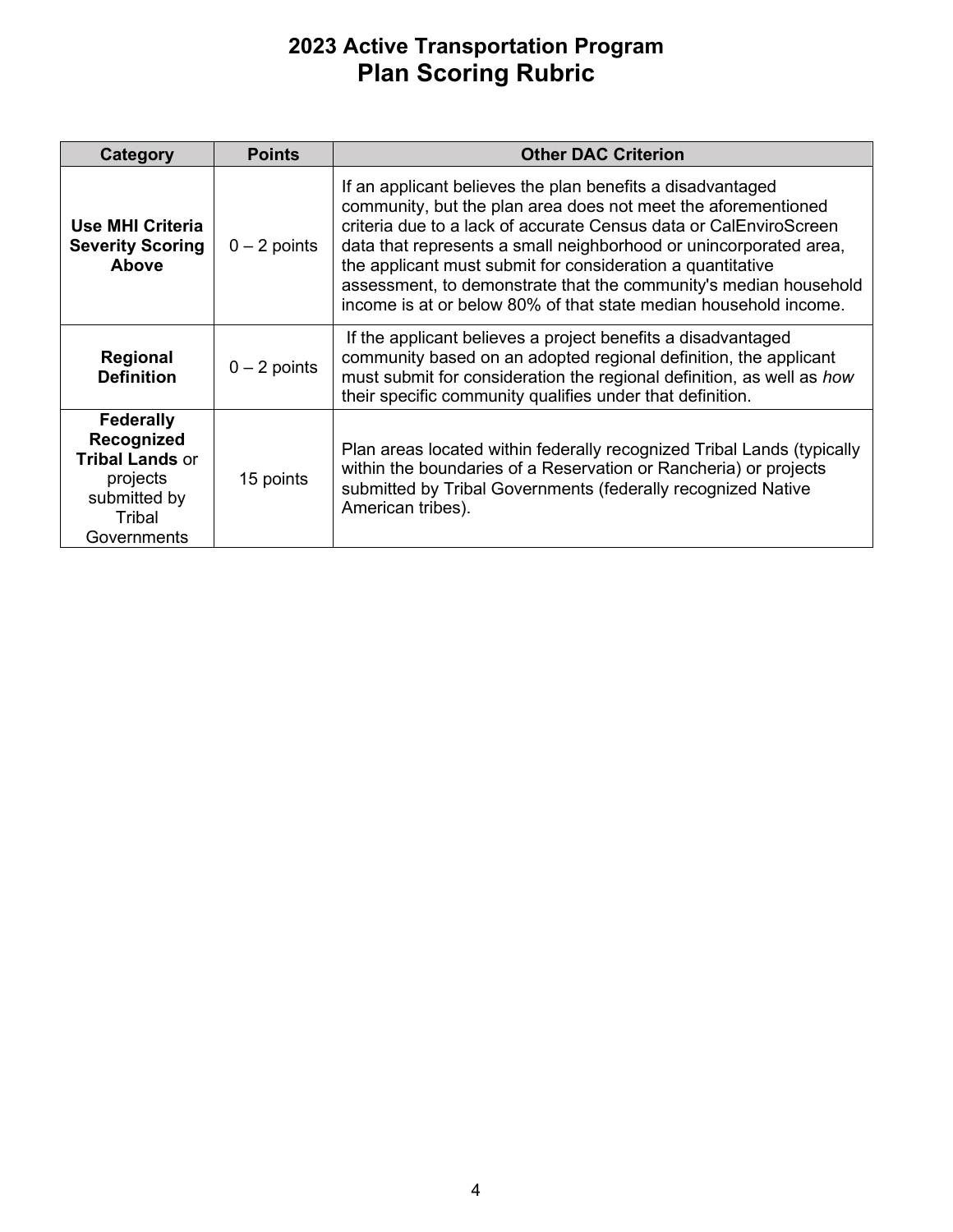**DISADVANTAGED COMMUNITIES, INCLUDING PEDESTRIAN, BICYCLE, SAFE ROUTES TO QUESTION #2: PRIORITY TO FUND THE DEVELOPMENT OF COMMUNITY-WIDE ACTIVE TRANSPORTATION PLANS WITHIN OR, FOR AREA-WIDE PLANS, ENCOMPASSING SCHOOLS, OR COMPREHENSIVE ACTIVE TRANSPORTATION PLANS. (0-20 POINTS)** 

### *A. Priority: Select One. (0-10 points)*

### **Special Instructions & Expectations for Evaluators:**

 question and should use their best judgment to choose the score they feel best represents the information If the applicant failed to provide accurate information, the evaluator should not give full points for this subgiven. Based on the applicant's existing plans, evaluators shall give points per the table below.

| <b>Points</b> | Applicant's ability to demonstrate Plan priority.                                                                                                          |
|---------------|------------------------------------------------------------------------------------------------------------------------------------------------------------|
| 10 Points     | Applicant has neither a pedestrian plan, a bicycle plan, a safe routes to schools plan, nor<br>a comprehensive active transportation plan.                 |
| 7 Points      | Applicant has a bicycle, pedestrian, or safe route to schools plan, but not all.                                                                           |
| 4 Points      | Applicant is seeking to update a pedestrian, bicycle, safe routes to school, or<br>comprehensive active transportation plan that is older than 5 years.    |
| 1 Point       | Applicant is seeking to update a pedestrian, bicycle, safe routes to school, or<br>comprehensive active transportation plan that is less than 5 years old. |

*B. Statement of Need. Describe the active transportation problems or deficiencies within the plan area. Include the community's active transportation needs and why this plan is necessary to meet those needs. (0-10 points)* 

### **Breakdown of points:**

- "**Need**" must be considered in the context of the "**potential for increased walking and bicycling**."
- • To receive the maximum points, applicants must demonstrate **all** of the aspects of "need" as well as how the development of a plan is **necessary** to meet the needs.

### **Special Instructions & Expectations for Evaluators:**

The following checks and analysis must be done by the evaluator prior to awarding points:

- Evaluators are to evaluate the level to which the applicant demonstrated the need for the plan in the community.
- the attached photos, Google Maps, and any other information available to make an informed decision. • Evaluators are encouraged to review the data provided for reasonableness in the plan area, including
- Specific to the local public health concerns, evaluators should consider whether or not the applicant identified specific local public health concerns, health disparity, and/or conditions in the built and social environment affecting the project community that can be addressed by increasing walking and biking, including:
	- health because it increases physical activity.") AND  $\circ$  A thorough and nuanced discussion of existing health condition(s) amongst targeted users (responses should be more sophisticated than simply stating, "Walking and biking is good for
	- $\circ$  The physical or social conditions (known as the social determinants of health) in the target community that contribute to the current health conditions (beyond other elements already addressed in the application, including bike/ped. infrastructure gaps and barriers, collision rates, etc.) AND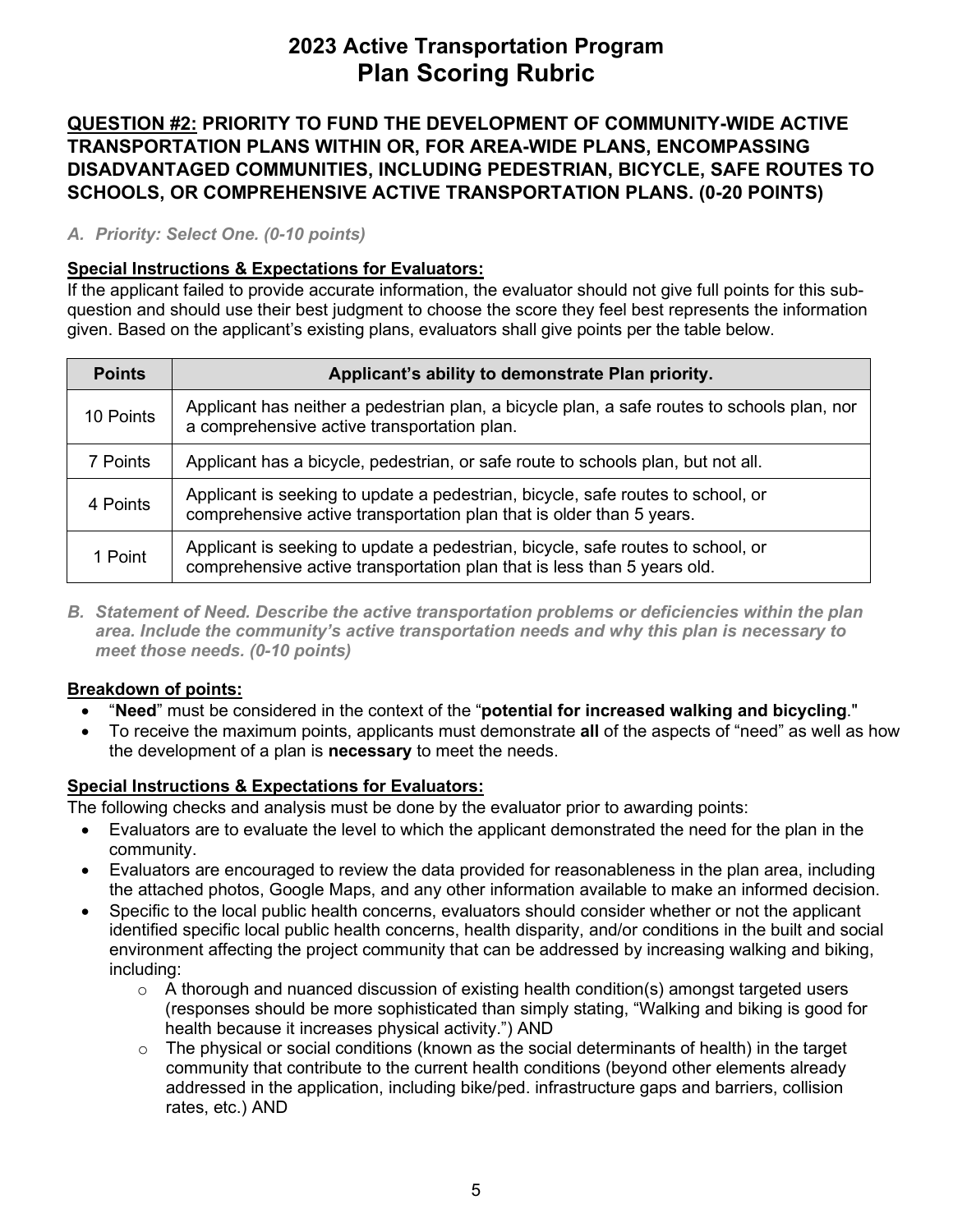- The applicant provides local public health data demonstrating the above public health concern or health disparity, including:
	- $\circ$  Inclusion of health data at the smallest geography available (i.e., census tract or county level if census tract is not available) AND
	- has a higher/lesser obesity rate compared to both the state and other rural communities of o Health status of targeted users given as percentages or rates using relevant and local health indicators AND stated as ranks or comparisons to non-targeted user data (e.g., the community similar size)

| <b>Points</b>     | Applicant's ability to demonstrate the need for a plan.                                                                                                                                                                                                                                                                                                                                                                                                                 |
|-------------------|-------------------------------------------------------------------------------------------------------------------------------------------------------------------------------------------------------------------------------------------------------------------------------------------------------------------------------------------------------------------------------------------------------------------------------------------------------------------------|
| $7 - 8$<br>Points | The applicant clearly and convincingly demonstrates "need" in the plan area AND demonstrates<br>how the plan will serve to meet each of the identified needs, and documents all of the following:<br>Lack of active transportation infrastructure<br>$\bullet$<br>Injuries or fatalities to non-motorized users<br>$\bullet$<br>Connectivity and mobility for users to get to key destinations<br>Local public health concerns<br>Other                                 |
| $5-6$<br>Points   | The applicant demonstrates "need" in the plan area AND demonstrates how the plan will serve to<br>meet each of the identified needs, and documents:<br>(at least 3 of the following)<br>Lack of active transportation infrastructure<br>$\bullet$<br>Injuries or fatalities to non-motorized users<br>$\bullet$<br>Connectivity and mobility for users to get to key destinations<br>$\bullet$<br>Local public health concerns<br>$\bullet$<br>Other<br>$\bullet$       |
| $3 - 4$<br>Points | The applicant somewhat demonstrates "need" in the plan area AND demonstrates how the plan<br>will serve to meet each of the identified needs, and documents:<br>(at least 2 of the following)<br>Lack of active transportation infrastructure<br>$\bullet$<br>Injuries or fatalities to non-motorized users<br>$\bullet$<br>Connectivity and mobility for users to get to key destinations<br>$\bullet$<br>Local public health concerns<br>$\bullet$<br>Other           |
| $1 - 2$<br>Points | The applicant minimally demonstrates "need" in the plan area AND demonstrates how the plan<br>will serve to meet each of the identified needs, and documents:<br>(only 1 of the following)<br>Lack of active transportation infrastructure<br>$\bullet$<br>Injuries or fatalities to non-motorized users<br>$\bullet$<br>Connectivity and mobility for users to get to key destinations<br>$\bullet$<br>Local public health concerns<br>$\bullet$<br>Other<br>$\bullet$ |
| 0 Points          | The applicant <b>does not</b> demonstrate "need" in the plan area AND does not demonstrate how the<br>plan will meet the needs.                                                                                                                                                                                                                                                                                                                                         |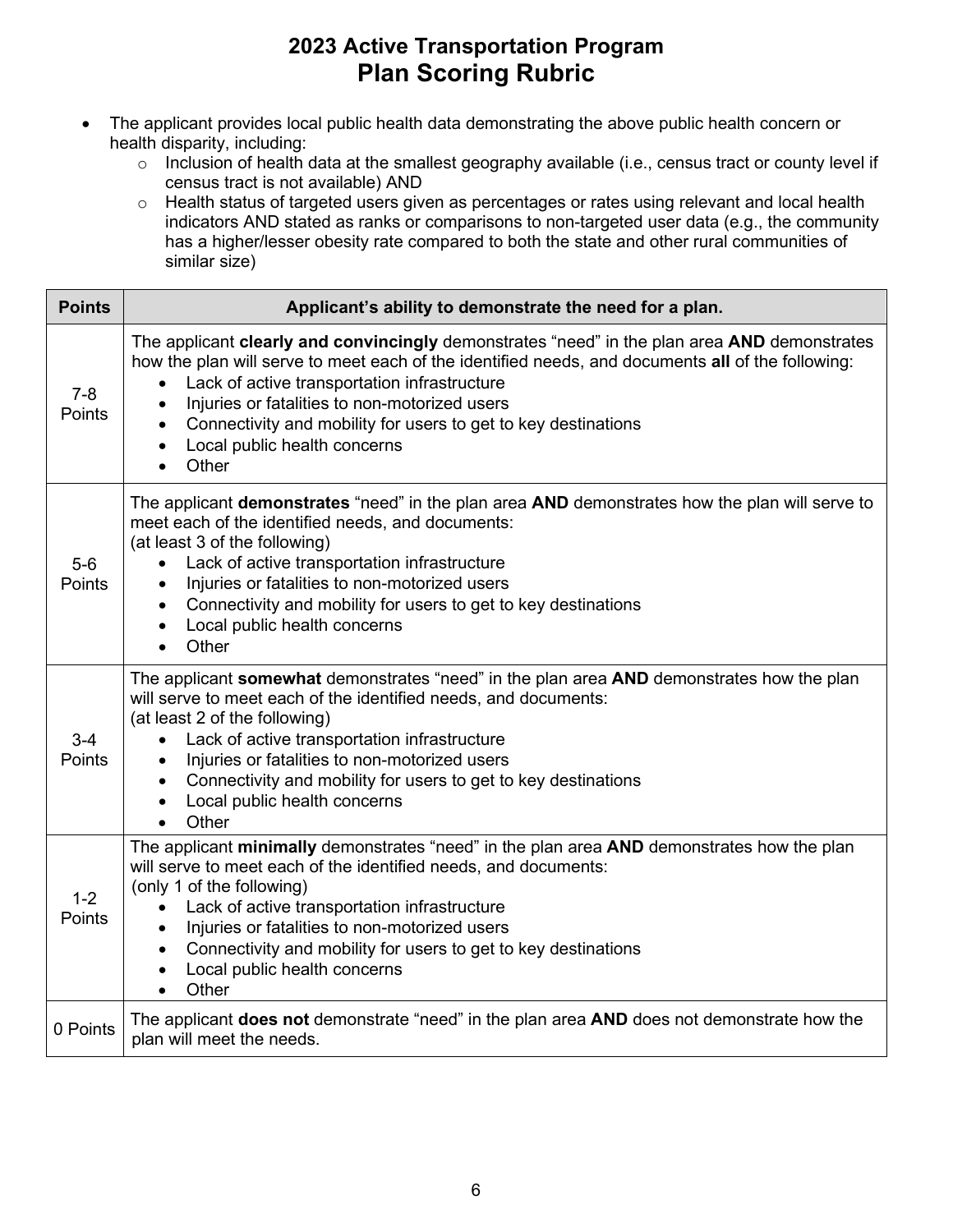### **PLUS:**

#### **Special Instructions & Expectations for Evaluators:**

The following checks and analysis must be done by the evaluator prior to awarding points:

- Does the applicant address the needs of students in their community and how their needs will be addressed?
- If the applicant simply states "schools" as a destination within the community, that does not warrant the two points.
- A Plan **DOES NOT** have to be a safe routes to school plan in order to receive these points.

| <b>Points</b> | Applicant's ability to demonstrate the active transportation needs of STUDENTS.        |
|---------------|----------------------------------------------------------------------------------------|
| 2 Points      | The applicant demonstrates the active transportation needs of students.                |
| 0 Points      | The applicant <b>does not</b> demonstrate the active transportation needs of students. |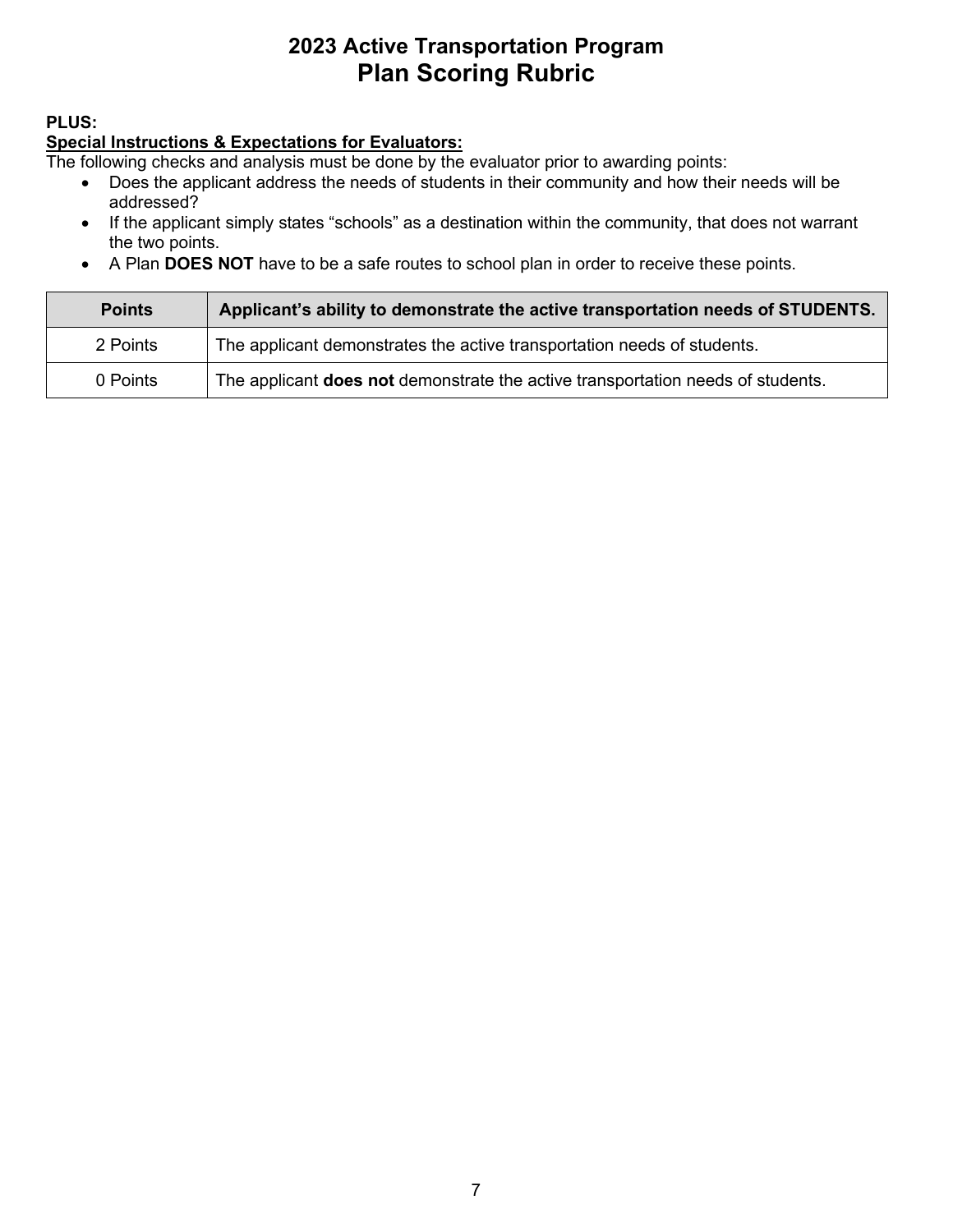# **QUESTION #3: PUBLIC PARTICIPATION (0-25 POINTS)**

*Describe the community-based public participation process that will be conducted as part of the development of the plan.* 

*A. Describe who will be engaged in the creation of the plan. Identify key community stakeholders, key government stakeholders, and any other stakeholders. (0-5 points)* 

### **Special Instructions & Expectations for Evaluators:**

The following should be considered by the evaluator prior to awarding points:

- Community stakeholders can include, but are not limited to, residents, targeted end-users, community leaders, elected officials, community-based organizations, advocacy organizations, local businesses, and members of vulnerable or underserved populations (e.g., older adults, youth, persons with disabilities, members of disadvantaged communities).
- • Governmental stakeholders can include other departments, agencies, jurisdictions, etc. impacted by metropolitan planning organizations, law enforcement, etc.) the proposed project that are NOT the applicant (these can include, but are not limited to transportation agencies, local health departments, schools/school districts, emergency services,

| <b>Points</b> | Applicant's ability to identify who will be engaged in the creation of the plan.                                                                                      |
|---------------|-----------------------------------------------------------------------------------------------------------------------------------------------------------------------|
| 5 Points      | The applicant provides a <b>thorough and inclusive</b> description of a wide variety of relevant<br>stakeholders that will be engaged in the development of the plan. |
|               | AND provides a clear explanation as to why soliciting input from these particular stakeholders is<br>key.                                                             |
| 3-4 Points    | The applicant provides a general description of stakeholders that will be engaged in the<br>development of the plan.                                                  |
|               | AND/OR provides some explanation as to why soliciting input from these particular<br>stakeholders is key.                                                             |
| 1-2 Points    | The applicant provides a <b>vague</b> description of some stakeholders that will be engaged in the<br>development of the plan.                                        |
|               | AND/OR provides some explanation as to why soliciting input from these particular<br>stakeholders is key.                                                             |
| 0 Points      | Evaluators can award a score of zero if they believe that the application <b>does not in any way</b><br>identify stakeholders that will be engaged in the plan.       |

 *appropriate materials). Describe the strategies you will use to address engagement challenges B. Describe how stakeholders will be engaged in the development of the plan. Describe your intended outreach methods during the plan's development (e.g., charrettes; community workshops; pop-up events; social media, etc.), including the number of outreach activities and estimated number of people reached. How will you maximize the accessibility of the community engagement process? (e.g., providing translation, interpretation, and child care services; selecting times/locations convenient to the general public; ensuring culturally/linguistically that you expect to arise due to the ongoing COVID-19 pandemic. (0-15 points)* 

### **Breakdown of points:**

Points will be awarded based on the extent that the relevant stakeholders will be engaged in the development of the plan and the level of community outreach and meeting/event accessibility.

• The level of expected engagement for a plan is **directly connected to the magnitude and complexity** of the proposed plan to the impacts on the overall transportation network.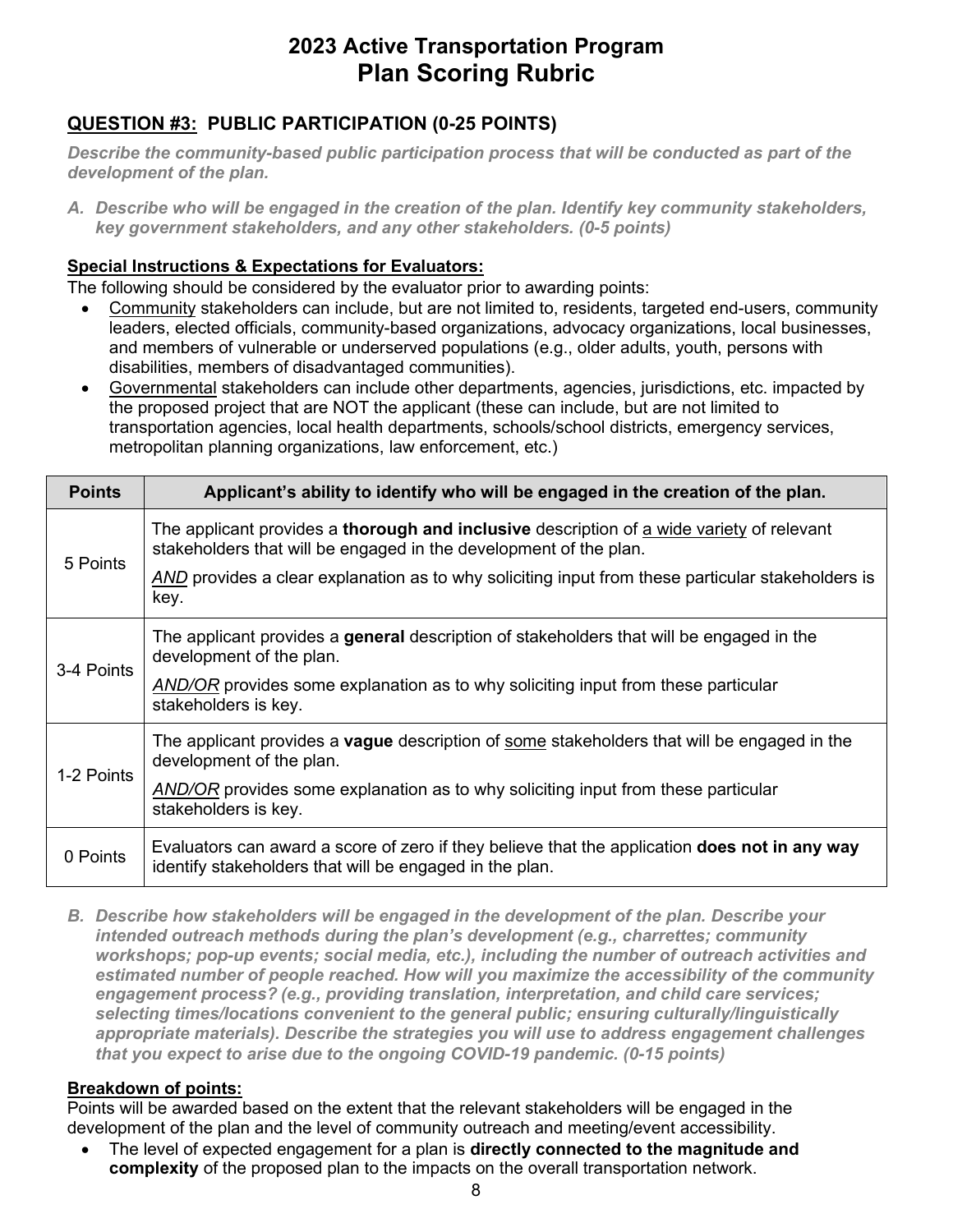• Plans with larger plan areas, scopes, and costs should demonstrate a more extensive planning process, including the analysis of a wide range of alternatives.

### **Special Instructions & Expectations for Evaluators:**

The following should be considered by the evaluator prior to awarding points:

- The number of meetings/events that will be held to engage stakeholders is key to Public Participation. Evaluators should also consider:
	- o **Types of meetings or events:** open houses, community charrettes/workshops, city council meetings, planning commission meetings, walk/bike audits, etc.
		- **Evaluators should pay special attention to meetings where stakeholders will only be informed of the plan vs. actually being involved in providing input to the planning process.**
	- group meetings, places of worship, local publications in other languages, flyers, etc. o **How the meetings/ events will be noticed:** local newspapers, agency website, radio announcements, social media posts on Facebook, Twitter, Instagram, etc., school parent
	- o **Location of meetings/ events:** Virtual meeting platforms, schools, community centers, city hall, parks and other outdoor locations to accommodate safe in-person gathering and social distancing, etc.
	- provided, food provided, and time of day the meetings or events were held, etc. o **Accessibility of the meetings/ events:** Accessible by public transportation, translation services provided, culturally/linguistically appropriate meeting materials, child care services
	- o **Stakeholder involvement in a decision-making body:** technical advisory committee, citizens' advisory committee, etc.
	- o **Documentation of meetings/ events to address the community input received:** Meeting sign-in sheets, meeting notes, letters of support, etc.
- Other methods used to engage and obtain input from the community during the COVID-19 pandemic, such as crowdsourcing maps and surveys.

o

| <b>Points</b> | Applicant's ability to demonstrate how stakeholders will be engaged in the<br>development of the plan                                                                                                         |
|---------------|---------------------------------------------------------------------------------------------------------------------------------------------------------------------------------------------------------------|
| 11-15 Points  | The applicant clearly and convincingly demonstrates:<br>A comprehensive public engagement process with a variety of meetings and events<br>that are fully accessible to meaningfully engage all stakeholders. |
| 6-10 Points   | The applicant generally demonstrates:<br>A public engagement process with meetings and events that are accessible to<br>meaningfully engage stakeholders.                                                     |
| 1-5 Points    | The applicant somewhat demonstrates:<br>A public engagement process with meetings and events that are somewhat accessible<br>to engage most stakeholders.                                                     |
| 0 Points      | Evaluators can award a score of zero if they believe that the application <b>does not in any</b><br>way demonstrate how stakeholders will be engaged.                                                         |

*C. Describe how you intend to maintain ongoing outreach with stakeholders to communicate changes to the draft plan and how the stakeholders' input was addressed. In addition, how do you intend to keep the community and stakeholders updated following plan adoption? (0-5 points)* 

## **Special Instructions & Expectations for Evaluators:**

The following checks and analysis must be done by the evaluator prior to awarding points: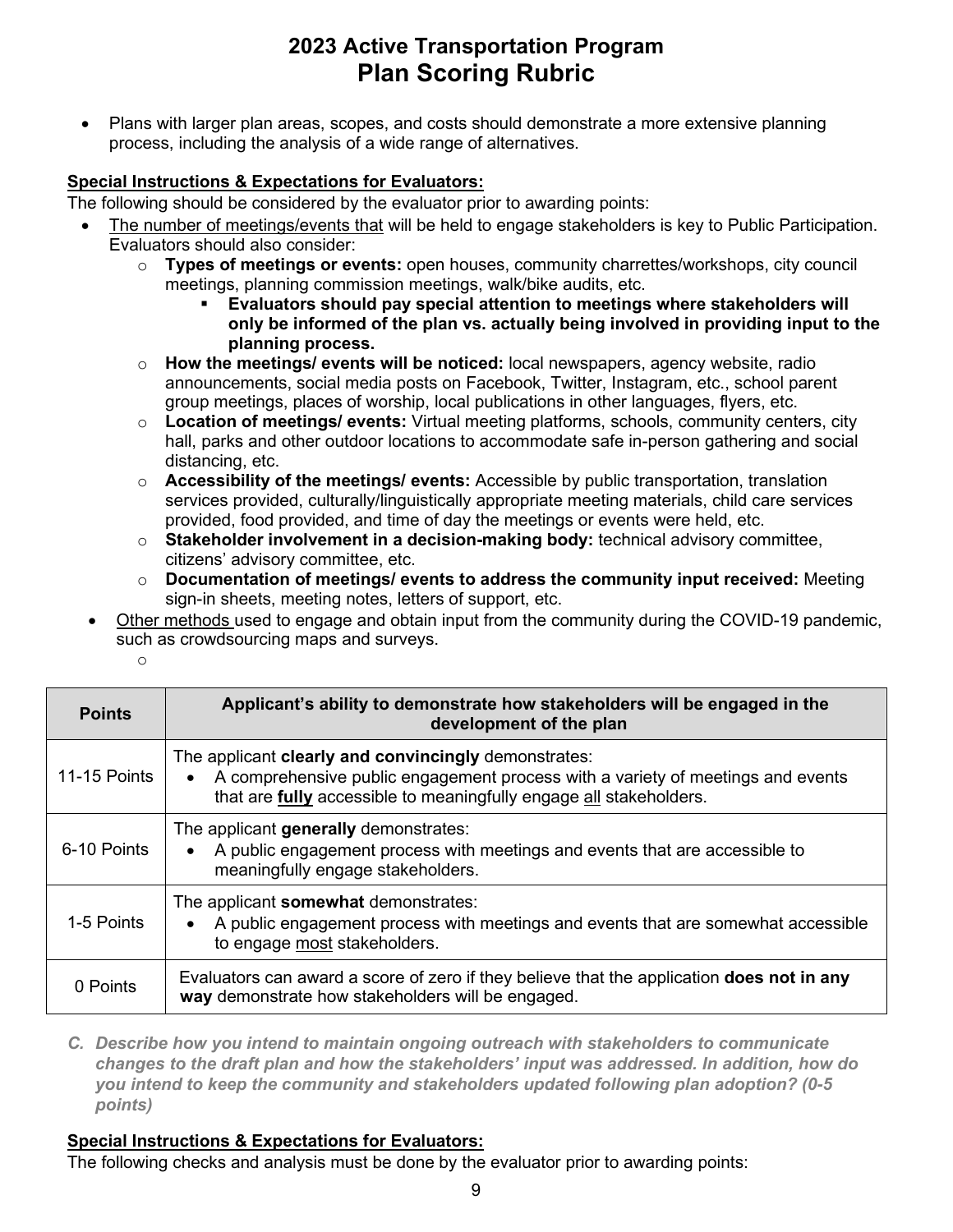• Evaluators are to consider the level to which the public participation process will effectively inform the public of how stakeholder input/needs will be addressed in the plan.

| <b>Points</b> | The applicant's ability to maintain ongoing outreach with stakeholders                                                                                                                                                                                                                                                              |
|---------------|-------------------------------------------------------------------------------------------------------------------------------------------------------------------------------------------------------------------------------------------------------------------------------------------------------------------------------------|
| 5 Points      | The applicant <b>clearly and convincingly</b> demonstrates an outreach/communication process<br>with specific details that will:<br>Keep stakeholders informed of changes to the draft plan as a direct result of their input<br>$\bullet$<br>AND<br>Keep stakeholders updated on project implementation after the plan is adopted. |
| 3-4 Points    | The applicant <b>somewhat</b> demonstrates an outreach/communication process with general<br>details that will:<br>Keep stakeholders informed of changes to the draft plan as a direct result of their input<br>AND<br>Keep stakeholders updated on project implementation after the plan is adopted.                               |
| 1-2 Points    | The applicant minimally demonstrates an outreach/communication process with vague<br>details.                                                                                                                                                                                                                                       |
| 0 Points      | Evaluators can award a score of zero if they believe that the application does not<br>adequately demonstrate that stakeholder input will be addressed and how they will continue<br>to be informed after plan adoption.                                                                                                             |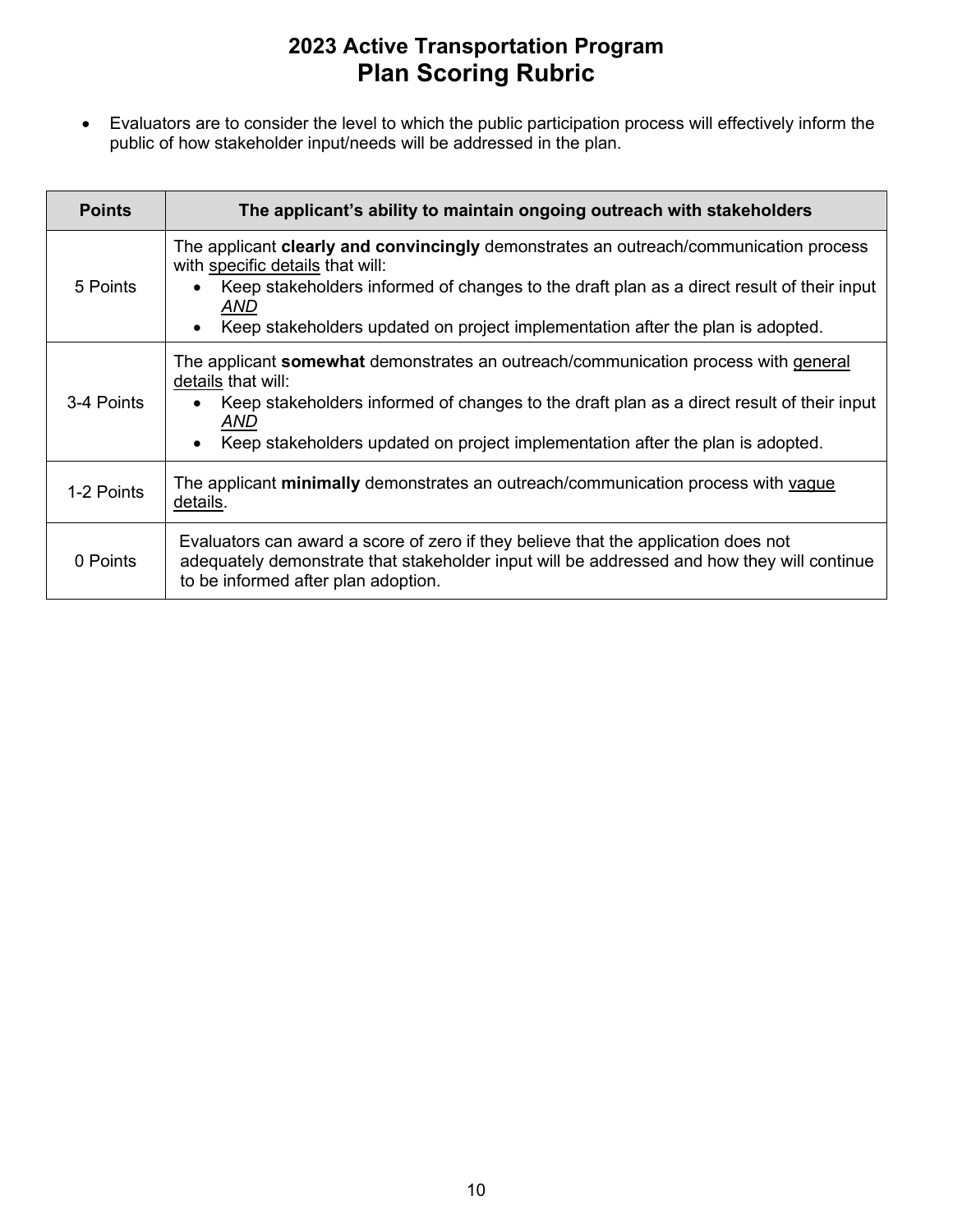## **QUESTION #4: IMPLEMENTATION (0-10 POINTS)**

 *A. Describe how the plan will lead to the implementation of the identified projects. (0-10 points)* 

*Discuss:* 

- *How the final plan will result in specific projects that can lead to future ATP applications.*
- *How you will prepare to implement projects identified in the plan (e.g., adopting supportive policies, programming projects into the Regional Transportation Plan, etc.).*
- *How you will quickly translate the projects and programs identified in the plan into tangible programs and infrastructure.*
- *implementation of infrastructure projects and non-infrastructure programs identified in the*  • *Identify any specific funding sources (aside from the ATP) that would be available to fund the plan.*

## **Special Instructions & Expectations for Evaluators:**

The following should be considered by the evaluator prior to awarding points:

- Consider whether or not the implementation plan for projects is realistic.
- Consider the process and how quickly the applicant plans to deliver projects.
- Does the applicant consider possible funding sources including ATP, AHSC, Urban Greening, CMAQ, local or regional funds, etc.?

| <b>Points</b> | The applicant's ability to implement the identified projects in the Plan                                                                                                                                                                                                                                                                                                                                                                                                               |
|---------------|----------------------------------------------------------------------------------------------------------------------------------------------------------------------------------------------------------------------------------------------------------------------------------------------------------------------------------------------------------------------------------------------------------------------------------------------------------------------------------------|
| 8-10 Points   | The applicant clearly and convincingly demonstrates with specific and realistic details<br>how they expect to implement the projects listed in the plan. The applicant addresses:<br>How the final plan will result in future ATP projects.<br>How the agency will prepare to implement projects identified in the plan.<br>How quickly the projects will become tangible infrastructure.<br>Specific funding sources that would fund the projects, other than ATP, are<br>identified. |
| 5-7 Points    | The applicant <b>somewhat</b> demonstrates with general details how they expect to<br>implement the projects listed in the plan. The applicant addresses (at least two):<br>How the final plan will result in future ATP projects.<br>How the agency will prepare to implement projects identified in the plan.<br>How quickly the projects will become tangible infrastructure.<br>Specific funding sources that would fund the projects, other than ATP, are<br>identified.          |
| 1-4 Points    | The applicant minimally demonstrates with vague details how they expect to implement<br>the projects listed in the plan.                                                                                                                                                                                                                                                                                                                                                               |
| 0 Points      | Evaluators can award a score of zero if they believe that the application <b>does not</b><br>demonstrate how they expect to implement the projects listed in the plan.                                                                                                                                                                                                                                                                                                                 |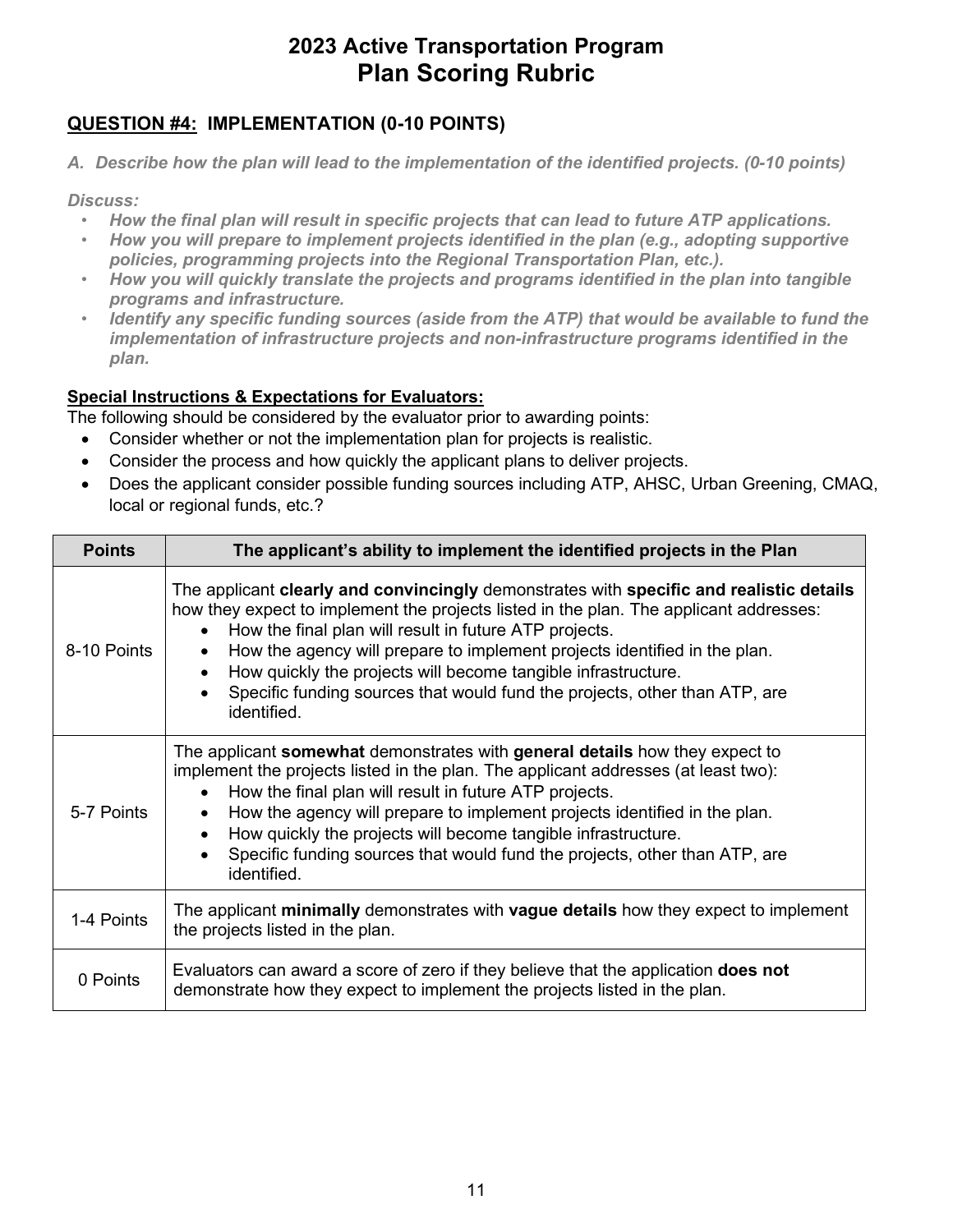## **QUESTION #5: PLAN DEVELOPMENT (0-15 POINTS)**

 *Complete the 22-Plan: (0-15 points) Applicants are required to complete a 22-PLAN.* 

### **Special Instructions & Expectations for Evaluators:**

 If the applicant failed to follow all directions for filling out the 22-PLAN, the evaluator should not give full points for this sub-question and should use their best judgment to choose the score they feel best represents the information given.

### **Breakdown of points:**

Evaluators will consider the following:

- Completeness of the 22-Plan.
	- $\circ$  Is the scope clearly split into multiple tasks and sub-tasks, unique to the proposed Plan?
	- o Are tasks/sub-tasks detailed and specific?<br>Clearly written descriptions
		- Clearly written descriptions
		- **Have a quantified number of activities/deliverables**
	- o Are task/sub-task costs reasonable?
	- $\circ$  Is the timeframe given for the development of the Plan reasonable?
	- Consistency of 22-Plan with the applicant's responses throughout the **narrative** of application.
		- $\circ$  Are the processes and activities described in the narrative reflected and easily found in the 22-Plan?
			- were described in Question 3. **Specifically consider the public participation outreach and engagement methods that**
- Compliance with the required components outlined in the CTC Guidelines.
	- $\circ$  Did the applicant include the components checklist?
		- **If any components were not checked, did the applicant provide a complete justification?**
		- $\circ$  Are the components identified with the appropriate tasks on the 22-Plan?

| <b>Points</b> | <b>Evaluating the 22-PLAN: Completeness</b>                                                                                                                                                                      |
|---------------|------------------------------------------------------------------------------------------------------------------------------------------------------------------------------------------------------------------|
| 5 Points      | The applicant submits an excellent 22-PLAN that:<br>Includes a complete, clear, and organized scope of work with in-depth detail that<br>outlines the various tasks of plan development and the planning process |
| 4 Points      | The applicant submits a strong 22-PLAN that:<br>Includes a scope of work with enough detail that outlines the various tasks of plan<br>development and the planning process                                      |
| 3 Points      | The applicant submits an <b>average</b> 22-PLAN that:<br>Includes a scope of work that lacks detail or organization in outlining the various<br>tasks of plan development and the planning process               |
| 2 Points      | The applicant submits a <b>below-average</b> 22-PLAN that:<br>Includes a scope of work that is vague and unclear in outlining the various tasks of<br>plan development and the planning process                  |
| 1 Point       | The applicant submits a weak 22-PLAN that:<br>Includes a scope of work that is poorly developed and unclear in outlining the<br>various tasks of plan development and the planning process                       |
| 0 Points      | The applicant failed to provide the 22-PLAN.                                                                                                                                                                     |